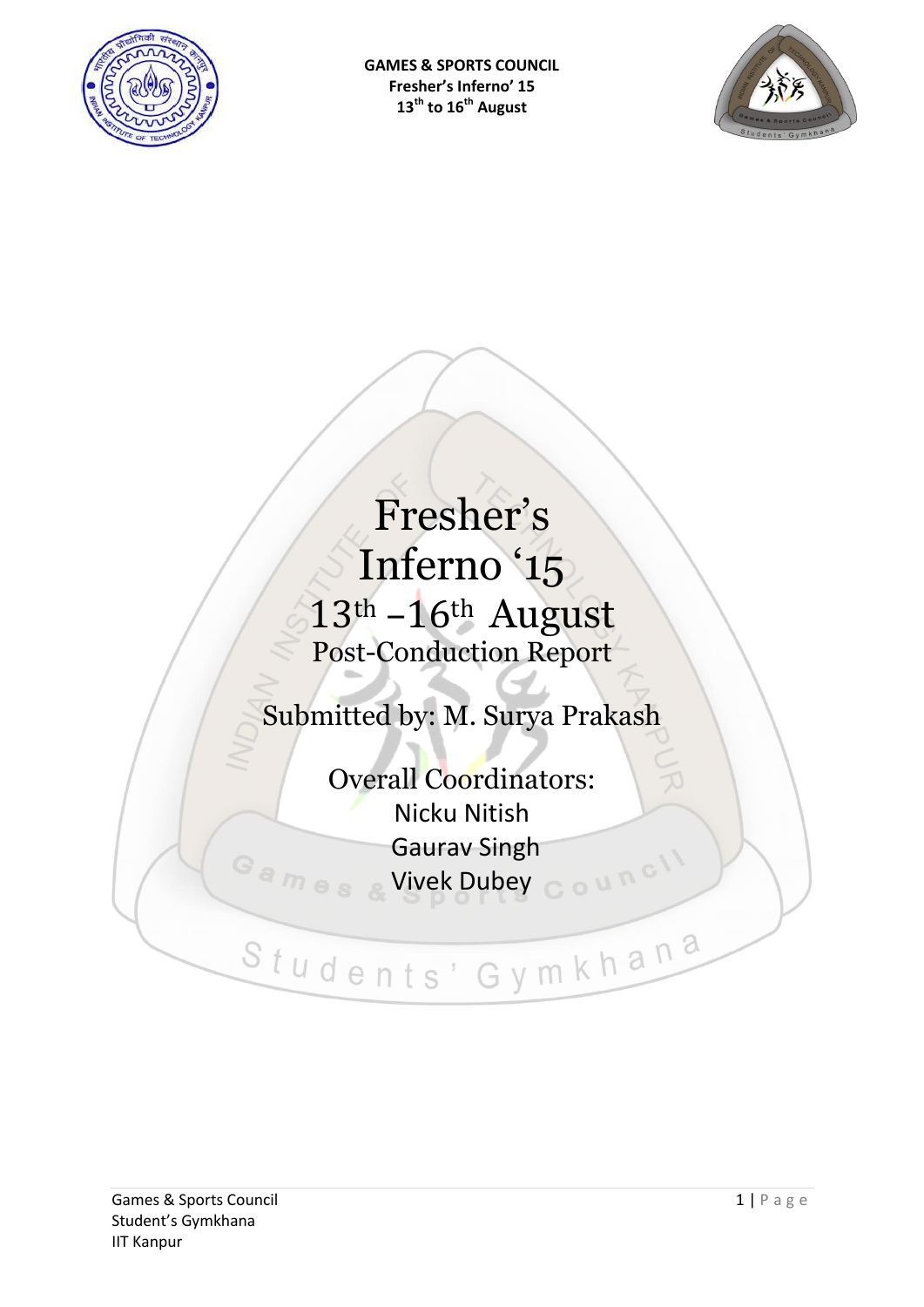



#### **Introduction:**

Fresher's inferno was held from the  $13<sup>th</sup>$  to  $16<sup>th</sup>$  of August. The following events were held in it: 1) Athletics 2) Badminton 3) Basketball 4) Chess 5) Phatta 6) Football 7) Lawn Tennis 8) Squash 9) Table Tennis 10) Volleyball 11) Power lifting 12) Sports Quiz 13) Wall Climbing 14) Skating 15) Card and Board All the hall sports secretaries were consulted in a meeting and their recommendations

were considered to shape the present format for fresher's inferno. As far as possible all events were conducted in a format where each pool had an independent team. The weightage for the fresher's inferno is 25% of the total for inferno.

#### **Core Team:**

The core team shall consist of the following members:

- 1) Surya Prakash(General Secretary, Games and Sports)
- 2) Nicku Nitish (Coordinator, Inferno)
- 3) Gaurav Singh (Coordinator, Inferno)
- 4) Vivek Dubey (Coordinator, Inferno)

Besides these there were event coordinators who assisted in the conduction of the festival.Students' Gymkhana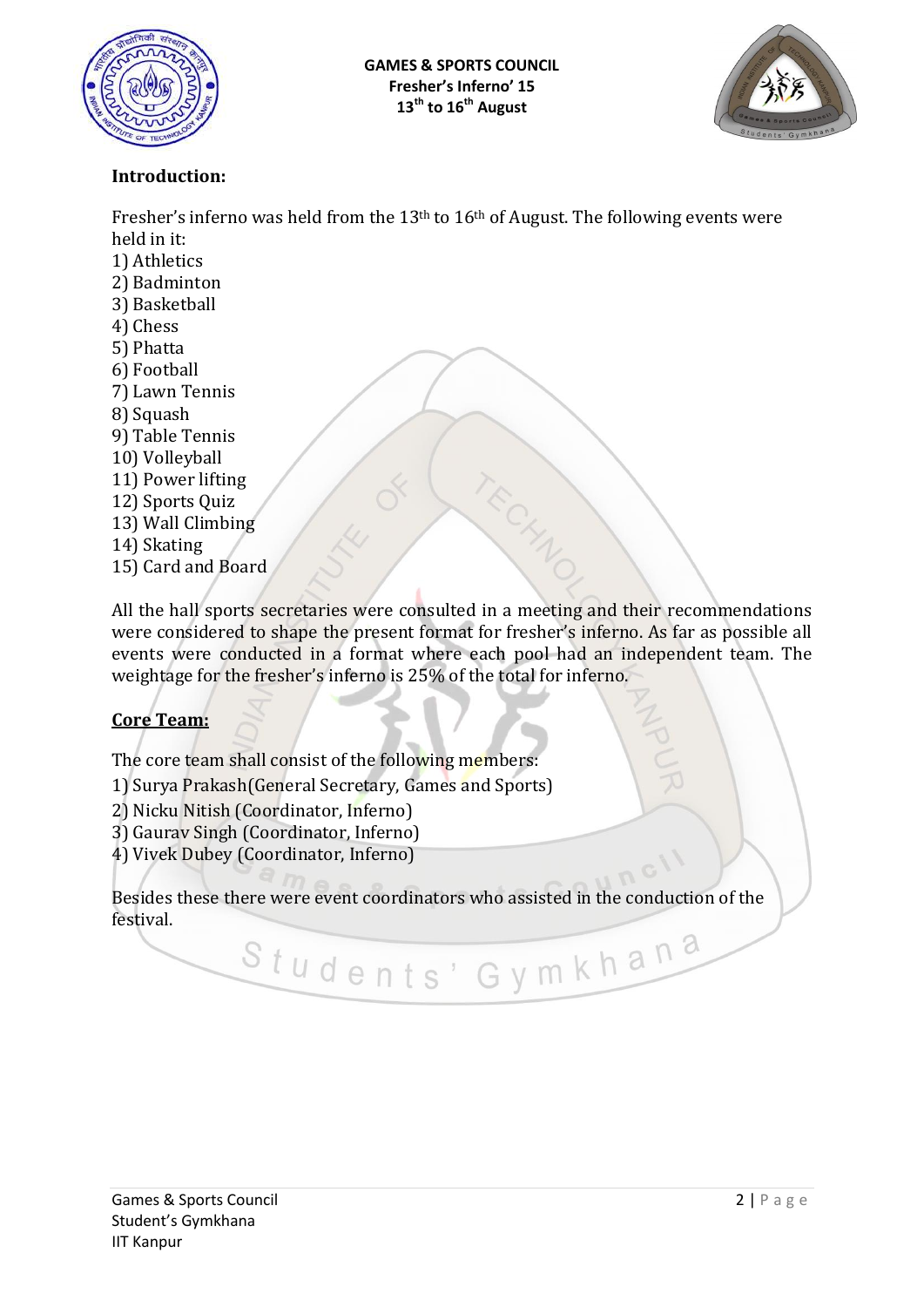



#### **Point Distribution:**

| Sr. No           | Event                           | Points          |                 |                |                | <b>Participation Structure</b> |                                                          |
|------------------|---------------------------------|-----------------|-----------------|----------------|----------------|--------------------------------|----------------------------------------------------------|
|                  |                                 | $\mathsf{I}$    | $\mathbf{H}$    | Щ              | IV             | $\vee$                         |                                                          |
| $\mathbf{1}$     | Athletics                       | 20              | 12              | 8              | $\overline{4}$ | <b>Np</b>                      | Details below                                            |
| $\overline{2}$   | <b>Badminton Singles</b>        | 10              | 6               | 4              | $\overline{2}$ | $\mathbf 1$                    | 7 entries per pool<br>4 entries for pool-5               |
| $\mathbf{3}$     | <b>Badminton Doubles</b>        | 5               | $\overline{3}$  | $\overline{2}$ | $\overline{1}$ | .5                             | 2 pair per pool                                          |
| 4                | Basketball                      | 10              | 6               | $\overline{4}$ | $\overline{2}$ | <b>Np</b>                      | 1 team per pool                                          |
| 5                | Chess                           | 10              | 6               | $\overline{4}$ | $\overline{2}$ | $\mathbf{1}$                   | Details below                                            |
| 6                | Cricket                         | 10              | $6\overline{6}$ | 4              | $\overline{2}$ | Np                             | 1 team per pool                                          |
| $\overline{7}$   | Football                        | 10              | 6               | 4              | $\overline{2}$ | <b>Np</b>                      | 1 team per pool                                          |
| 8                | Lawn Tennis                     | 15 <sup>′</sup> | $\overline{9}$  | 6              | $\overline{3}$ | 1.5                            | 1 team per pool                                          |
| $\boldsymbol{9}$ | Squash                          | 10              | 6               | $\overline{4}$ | $\overline{2}$ | <b>Np</b>                      | 2 entries per pool                                       |
| 10               | <b>Table Tennis</b>             | 10              | 6               | $\overline{4}$ | $\overline{2}$ | $\mathbf{1}$                   | 7 entries per pool<br>4 entries for pool-5               |
| 11               | Volleyball                      | 10              | 6               | $\overline{a}$ | $\overline{2}$ | Np                             | 1 team per pool                                          |
| 12               | Powerlifting                    | 10              | 6               | $\overline{4}$ | $\overline{2}$ | Np                             | 2 <sup>1</sup><br>entries per<br>pool<br>per<br>category |
| 13               | <b>Wall Climbing</b>            | 5.              | $\overline{3}$  | $\overline{2}$ | $\overline{1}$ | .5                             | 2 entries per pool                                       |
| 14               | <b>Sports Quiz</b>              | 10              | 6               | 4              | $\overline{2}$ | $\mathbf{1}$                   | No limit for prelims                                     |
| 15               | Card and board games<br>$\circ$ | 5               | $\overline{3}$  | $\overline{2}$ | $\mathbf{1}$   | .5                             | Details below                                            |
| 16               | Kho-Kho                         | 5               | $\overline{3}$  | $\overline{2}$ | $\overline{1}$ | .5                             | 1 team per pool                                          |

\*kho-kho was scrapped due to bad weather condition.  $\bigcap_{k}$  and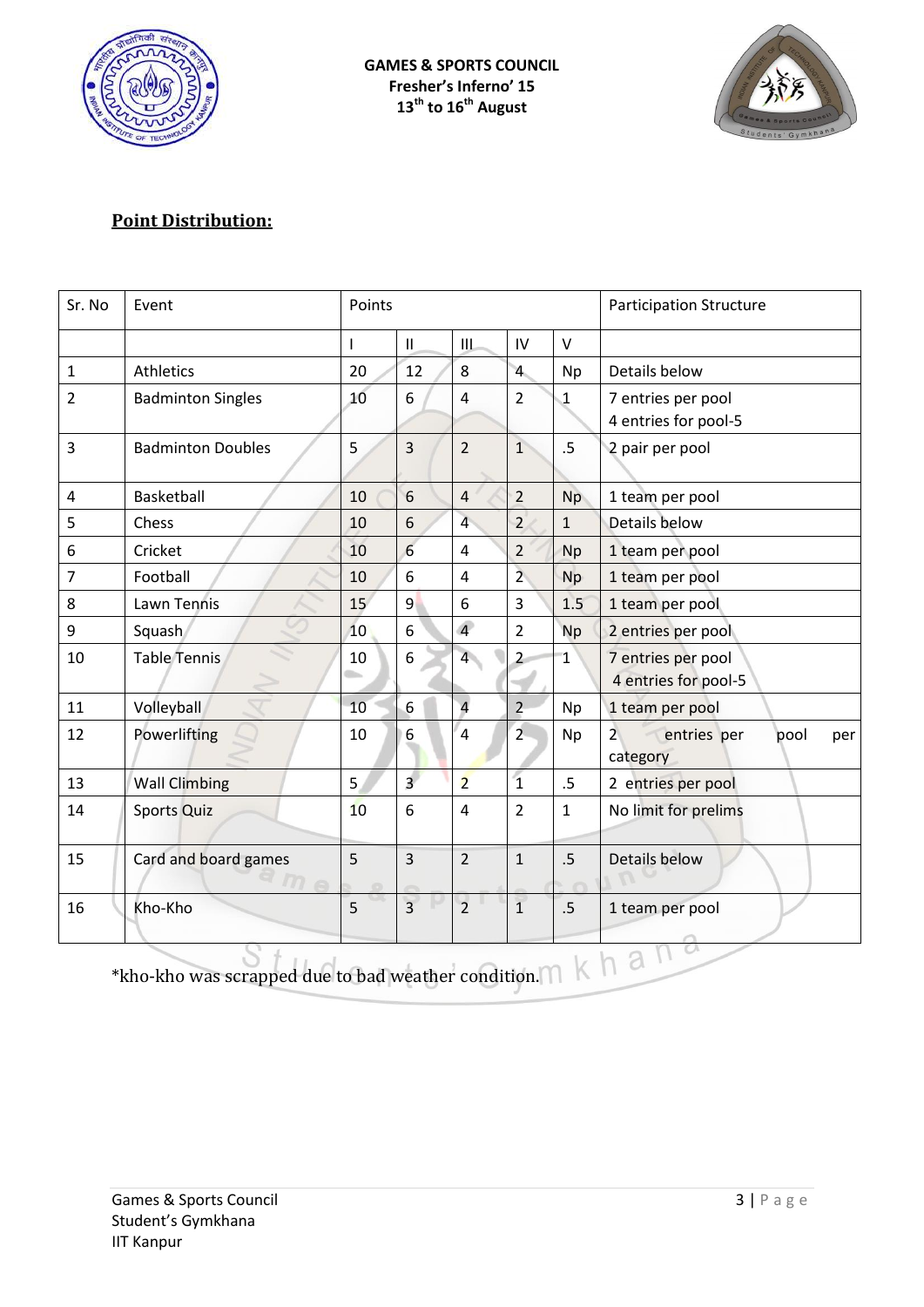

**GAMES & SPORTS COUNCIL Fresher's Inferno' 15 13th to 16th August** 



#### **Results:**

#### **1) Athletics:**

**Pool Standings (GC Points):-**

Rajputs- 4 Mauryans- 8 Mughals- 12 Marathas- 20



Students' Gymkhana

#### **Individual performance:-**

**10\*400** st – Marathas nd –Mughals rd -- Mauryans th – Rajputs

#### **Shot Put**

st - Rajputs nd - Marathas rd - Marathas th - Mughals

#### **4\*100 meter relay**

st – Marathas nd – Mauryans rd – Mughals th – Rajputs

#### **100m**

st - Mughals nd - Marathas rd - Marathas th - Rajputs

#### **Long Jump**

1st - Marathas 2nd - Marathas 3rd - Mughals

4th - Mughals

#### **400m**

st - Marathas nd - Marathas rd – Mauryans th - Mughals

Games & Sports Council and the set of the set of the set of the set of the set of the set of the set of the set of the set of the set of the set of the set of the set of the set of the set of the set of the set of the set Student's Gymkhana IIT Kanpur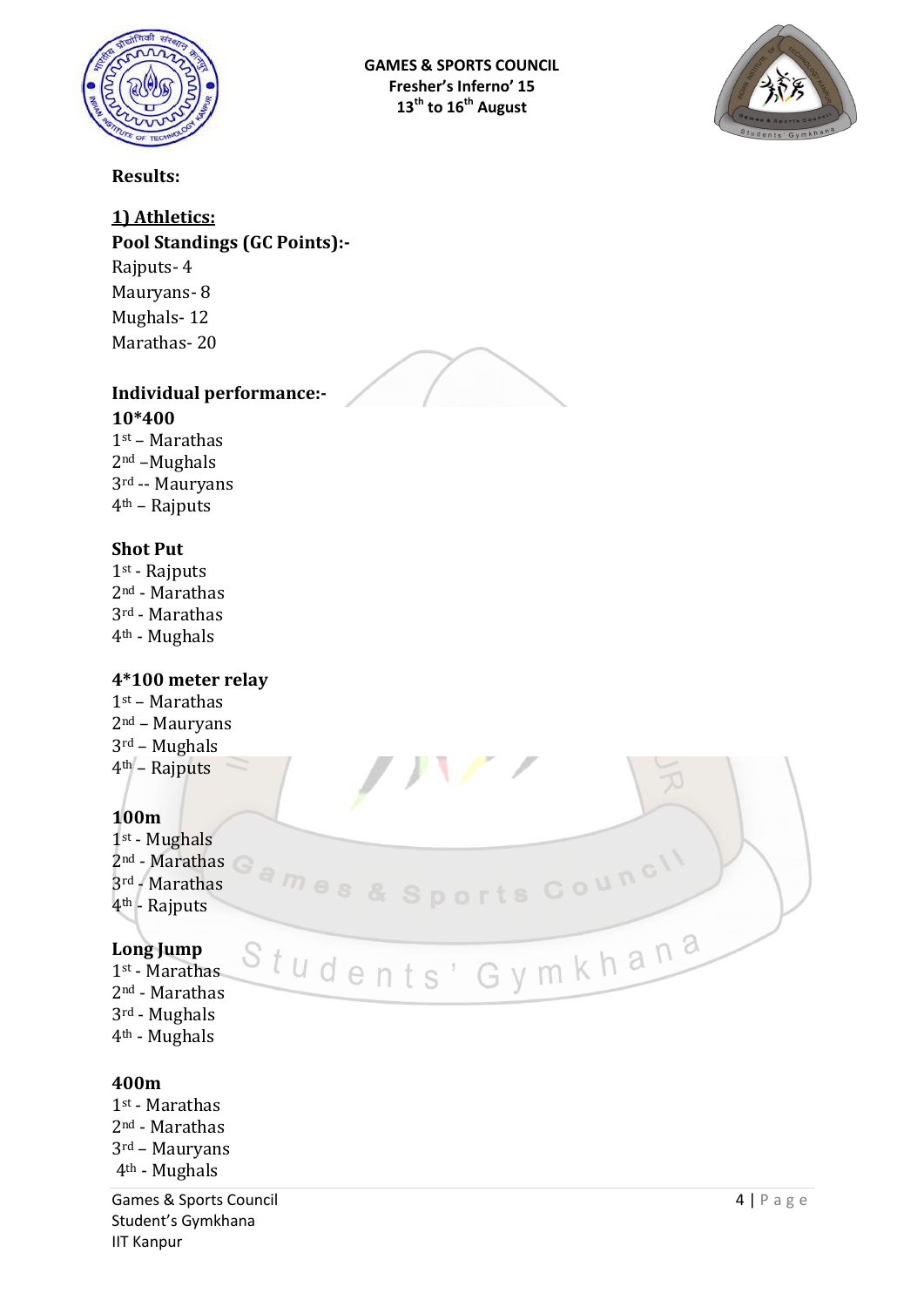



#### **1500m**

1st - Mauryans

2nd - Rajputs 3rd - Mughals

4th - Mauryans

#### **High Jump**

1st - Mauryans nd - Mughals nd - Marathas th - Marathas

#### **2) Badminton Singles: Pool Standings (GC Points):-**

Rajputs- 6 Mauryans- 4 Mughals- 2 Marathas- 10 Veeras - 1

#### **3) Badminton Doubles: Pool Standings (GC Points):-**

Rajputs- 5 Mauryans- 2 Mughals- 1 Marathas-3 Veeras -.5

#### **4) Basketball:**

**Pool Standings (GC Points):-** Rajputs- 2 Students' Gymkhana Mauryans- 6 Mughals- 10 Marathas- 4 **5) Chess: Pool Standings (GC Points):-** Rajputs- 6 Mauryans- 4 Mughals- 10 Marathas- 2 Veeras -1Games & Sports Council and the set of the set of the set of the set of the set of the set of the set of the set of the set of the set of the set of the set of the set of the set of the set of the set of the set of the set Student's Gymkhana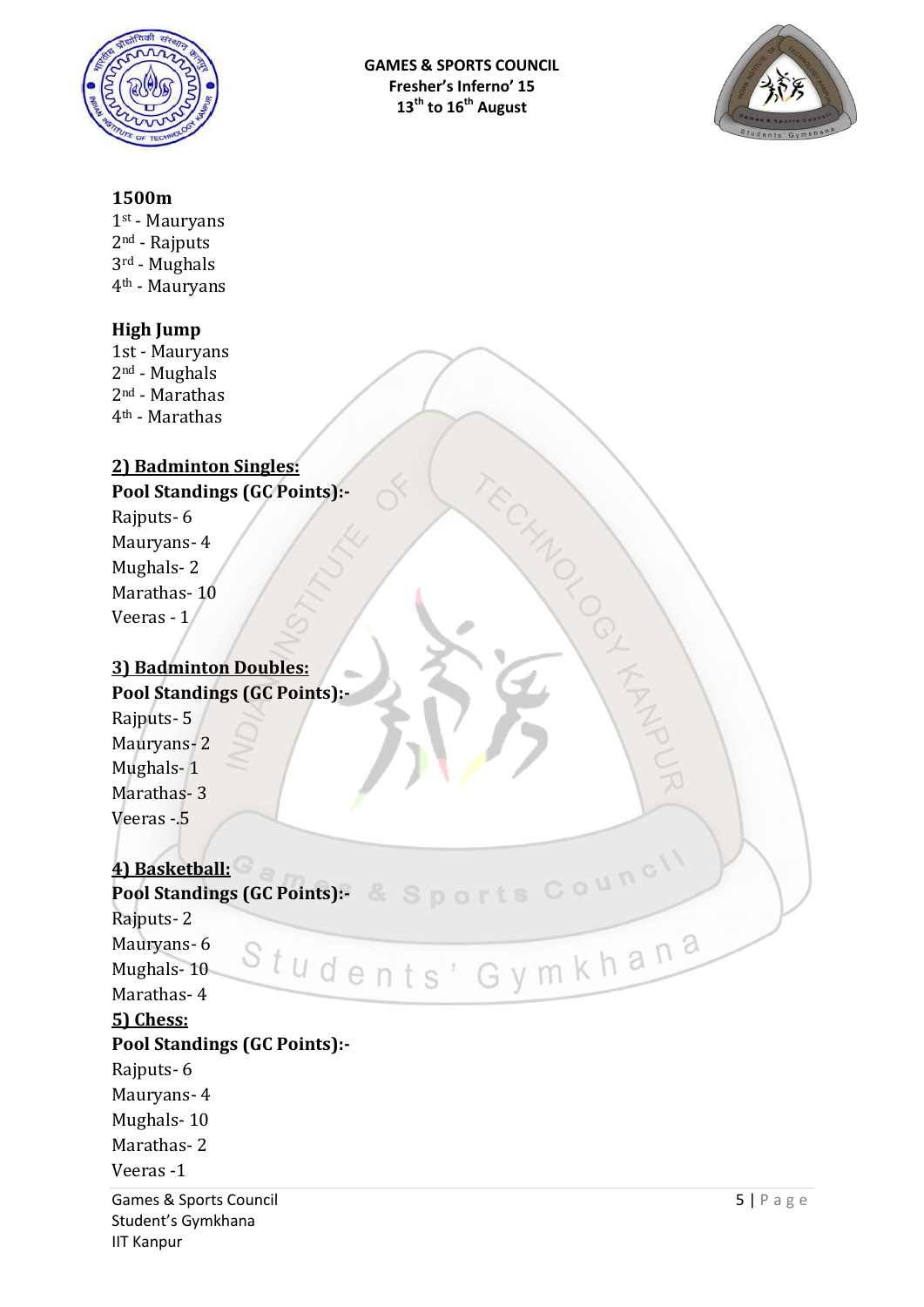



#### **6) Football:**

**Pool Standings (GC Points):-** Rajputs- 4 Mauryans- 6 Mughals- 10 Marathas-2

#### **7) Lawn Tennis:**

#### **Pool Standings (GC Points):-**

Rajputs- 6 Mauryans- 2.25 Mughals- 15 Marathas- 9 Veeras -2.25

#### **8) Phatta:**

#### **Pool Standings (GC Points):-**

Rajputs- 3 Mauryans- 8 Mughals- 3 Marathas- 8

\*Due to rain intervention, all the matches could not be completed and hence trophy was shared between Mauryans and Marathas.

ames & Sports Council

#### **9) Squash:**

#### **Pool Standings (GC Points):-**

Rajputs- 4 Mauryans- 10 Mughals- 6 Marathas- 2

# **10) Table Tennis:** tudents' Gymkhana

**Pool Standings (GC Points):-**

Rajputs- 1 Mauryans- 10 Mughals- 4 Marathas- 4 Veeras -4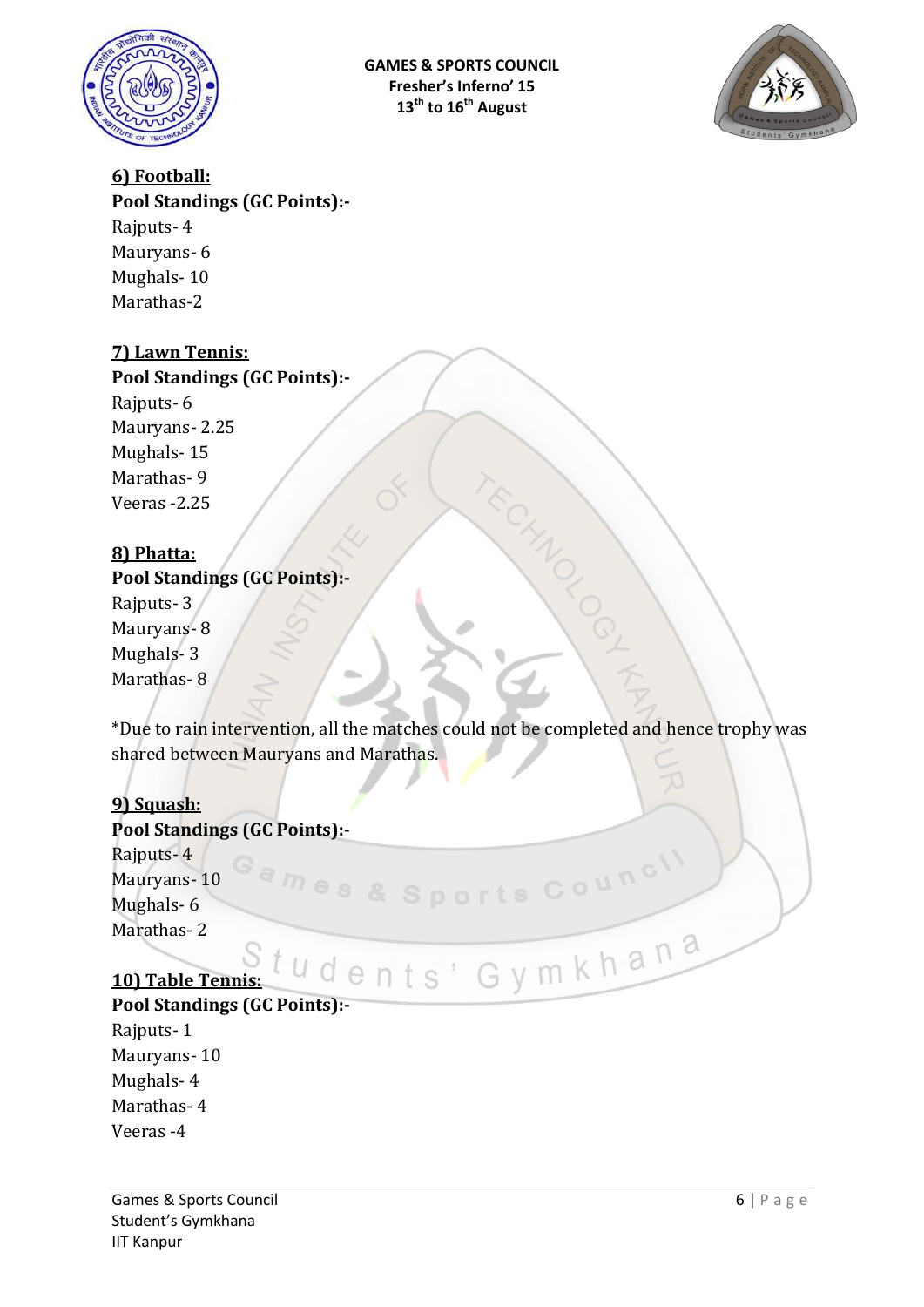



#### **11) Volleyball:**

**Pool Standings (GC Points):-** Rajputs- 10

Mauryans-4 Mughals- 2 Marathas- 6

#### **12) Powerlifting:**

#### **Pool Standings (GC Points):-**

Rajputs- 5 Mauryans- 2 Mughals- 5 Marathas- 10

#### **13) Wall Climbing:**

### **Pool Standings (GC Points):-**

Rajputs- 3 Mauryans-2 Mughals-5 Marathas-1 Veeras -.5

#### **14) Sports Quiz: Pool Standings (GC Points):-**

Rajputs- 10 Mauryans- 6 Mughals- 4 Marathas- 2 Games & Sports Council Veeras -1

## **15) Skating :**

**Pool Standings (GC Points):-**

Rajputs- 3 Mauryans- 2 Mughals-5 Marathas- 1

THANK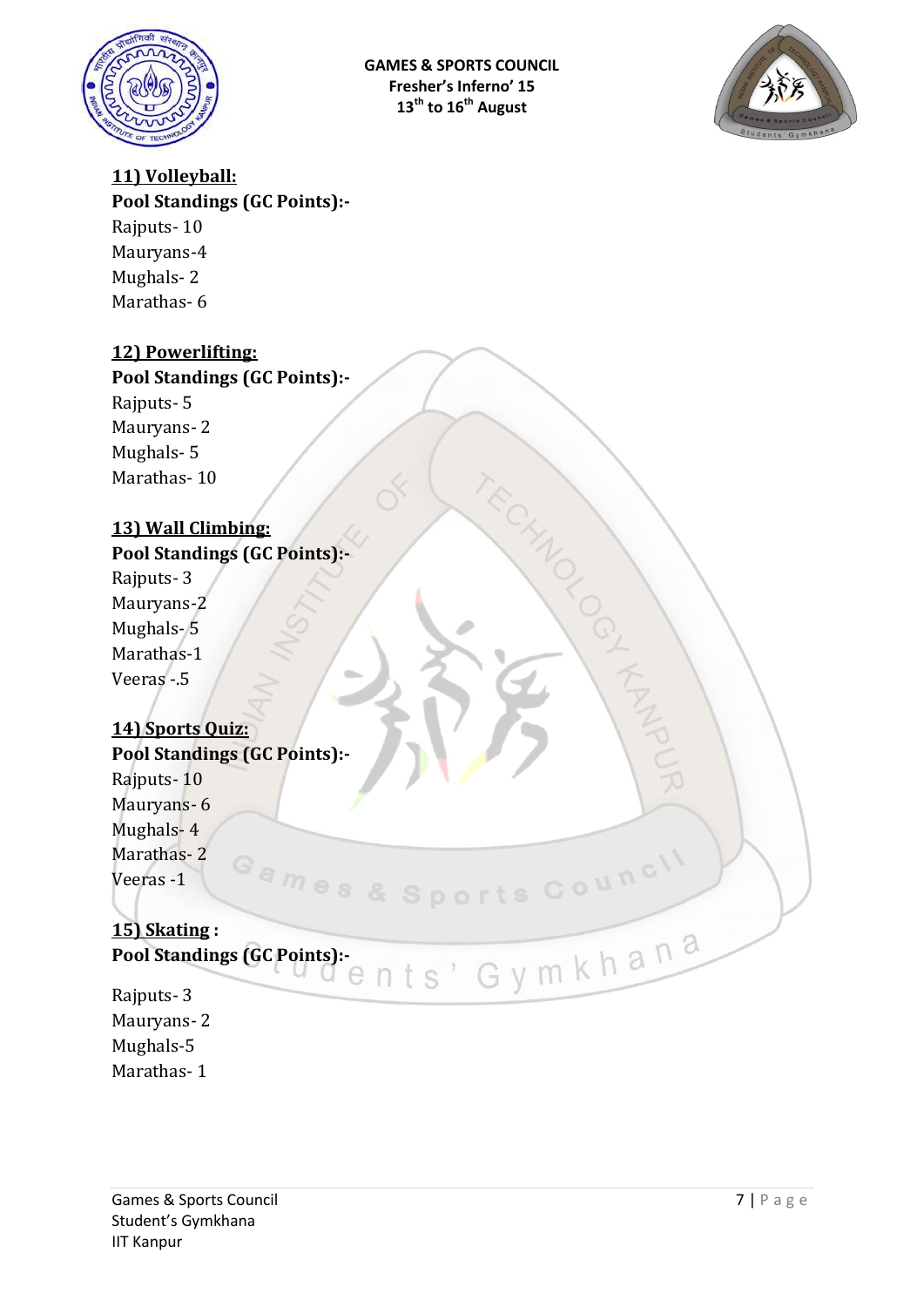



#### **FINAL POINT TALLY AND STANDINGS**

The final point tally was as follows:-

**Rajputs- 74 Mauryans- 77.75 Mughals-98 Marathas-87.5 Veeras-10.5**

Considering this point tally the final standings of Fresher's Inferno is as follows:-

| 1 <sup>st</sup> -Mughals<br>2 <sup>nd</sup> - Marathas<br>3rd- Mauryans |
|-------------------------------------------------------------------------|
| 4 <sup>th</sup> - Rajputs                                               |
| 5 <sup>th</sup> -Veeras                                                 |
| Games & Sports Council<br>Students' Gymkhana                            |
|                                                                         |